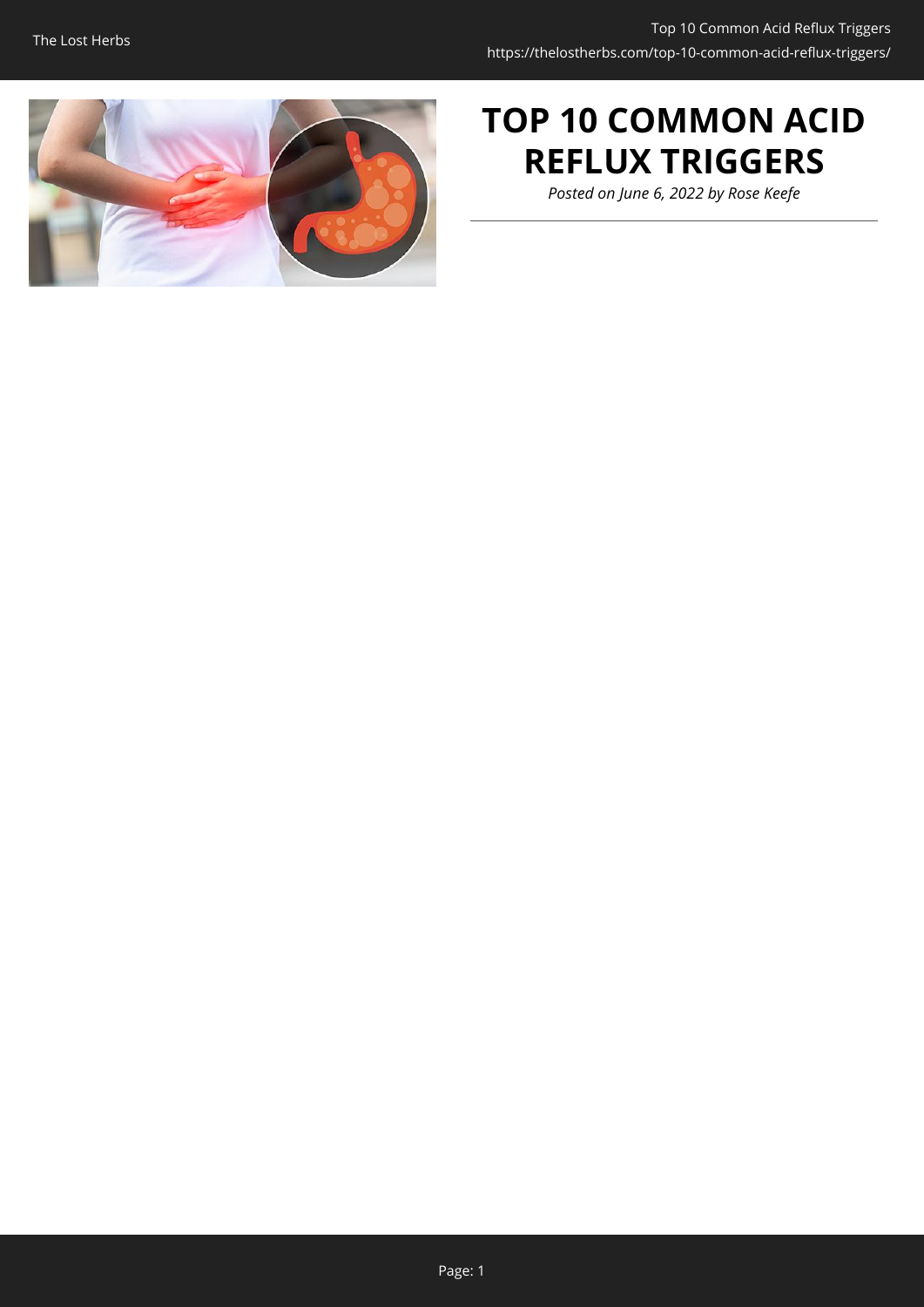Acid reflux is described as being an uncomfortable sensation in the chest, throat, and mouth that occurs after a meal and often triggers a cough, hoarseness, or sore throat.

This is a definition of what acid reflux can feel like, and there are many thousands of people who understand that it is a prevalent problem. In fact, most people will experience this at least once during their lifetime.

And if you happen to be one of the millions of unfortunate people who suffer from acid reflux, then you know how utterly uncomfortable it can be.

This article discusses several common triggers for acid reflux and some ways to avoid them.

You'll find helpful tips on identifying these triggers and some food recommendations that are safe for your stomach and may reduce the instances of acid reflux.

# **What is acid reflux?**

There are many different symptoms of acid reflux, including heartburn and indigestion.

In most cases, acid reflux is caused by a change in the stomach's muscle tension. When this occurs, the important muscles can no longer hold down the lower esophageal sphincter, allowing stomach acids to enter the esophagus. This causes irritation and inflammation of the tissue lining your throat and may lead to a sore throat or hoarseness.

If you're experiencing these symptoms, it's essential to see a doctor for diagnosis and treatment options.

Acid reflux treatment will often include lifestyle changes such as losing weight and eating smaller meals throughout the day.

It may also include medications or surgery options in extreme cases. You can prevent acid reflux from happening with lifestyle changes like avoiding food triggers and, where there is no natural relief option, taking medication for **GERD** (gastroesophageal reflux disease).

The most common *lifestyle triggers* for acid reflux are:

- Eating fatty foods before bedtime
- Drinking alcohol after eating fatty foods
- Eating spicy foods
- Large meals
- Tobacco use
- Sleeping on your stomach or on the right side of your body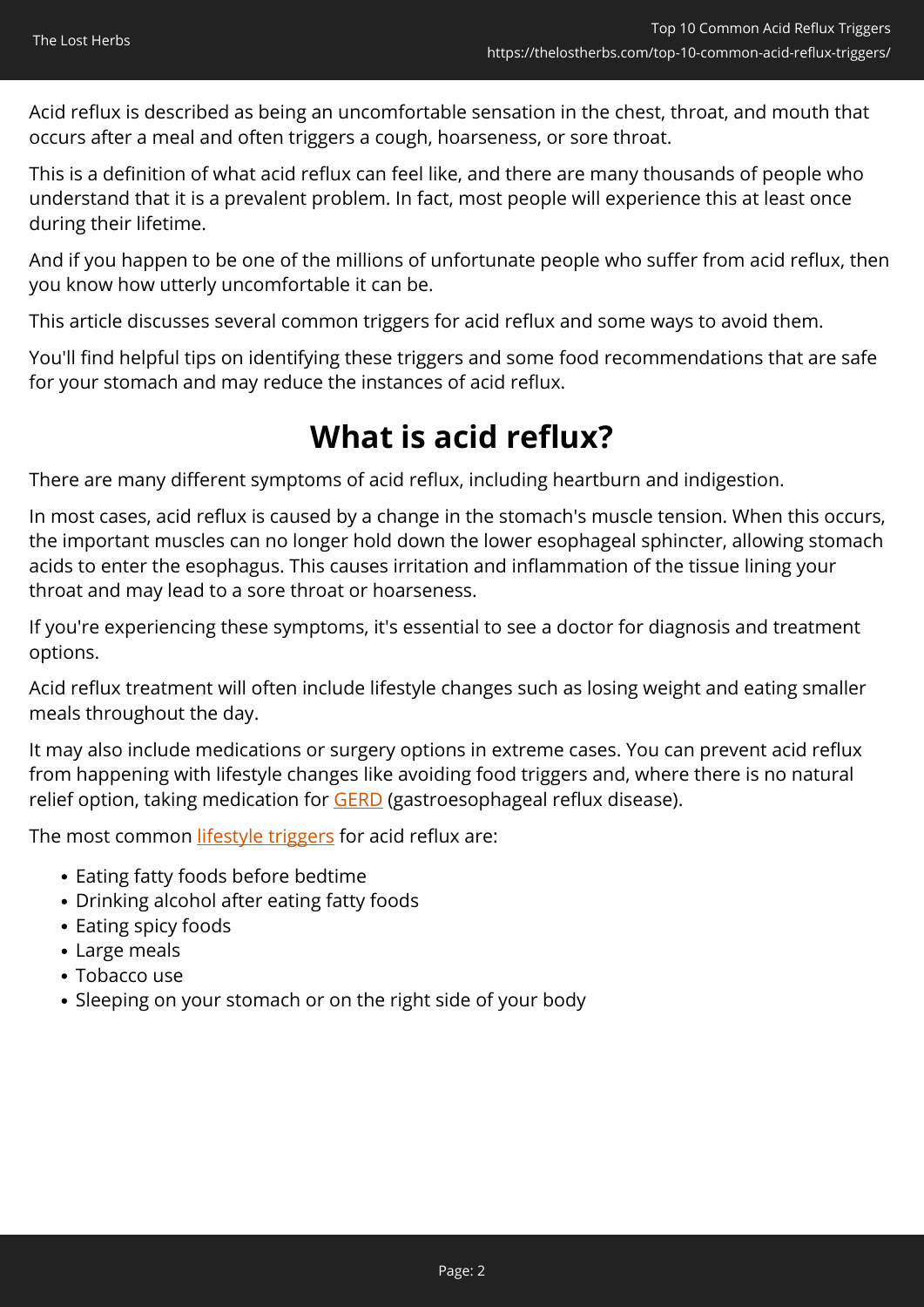# **Does acid reflux cause any long-term damage?**

The answer is yes.

Although it may not cause any significant damage in the short term, acid reflux can manifest itself into other problems like GERD (gastroesophageal reflux disease), which can lead to more severe symptoms and complications.

For those who have acid reflux and have had it for a significant amount of time, you may be able to see some strong correlations between the reflux and their lifestyle choices.

Here are some common correlations between long term acid reflux and some common long term lifestyle habits:

## **Caffeine**

The stimulating effects of caffeine can vary greatly from person to person. Still, the most common side effects include dry mouth, headache, irritability, and jitteriness.

And suppose you're a frequent coffee drinker or a heavy coffee addict. In that case, it's best to limit your intake of caffeine, as this will reduce your chances of developing acid reflux symptoms.

## **Alcohol**

Alcohol is another trigger for acid reflux, so it's important not to go over the recommended serving sizes as it is a gastric irritant.

And when drinking alcohol, avoid eating fatty foods at the same time because they can combine with the effects of alcohol to irritate your stomach lining even more.

## **Fried Foods**

Fried foods are dangerous because they contain high amounts of fat, which can lead to acid reflux symptoms.

Make sure you're eating healthy options like grilled chicken instead of fried chicken because frying meat dries out the meat's natural juices, which leads to an imbalance between acids in your stomach.

## **Chocolate**

Chocolate contains lots of sugar, so it's best to avoid this when experiencing acid reflux symptoms due to its changeable effect on blood sugar levels, leading to an imbalance between acids in your stomach that causes discomfort.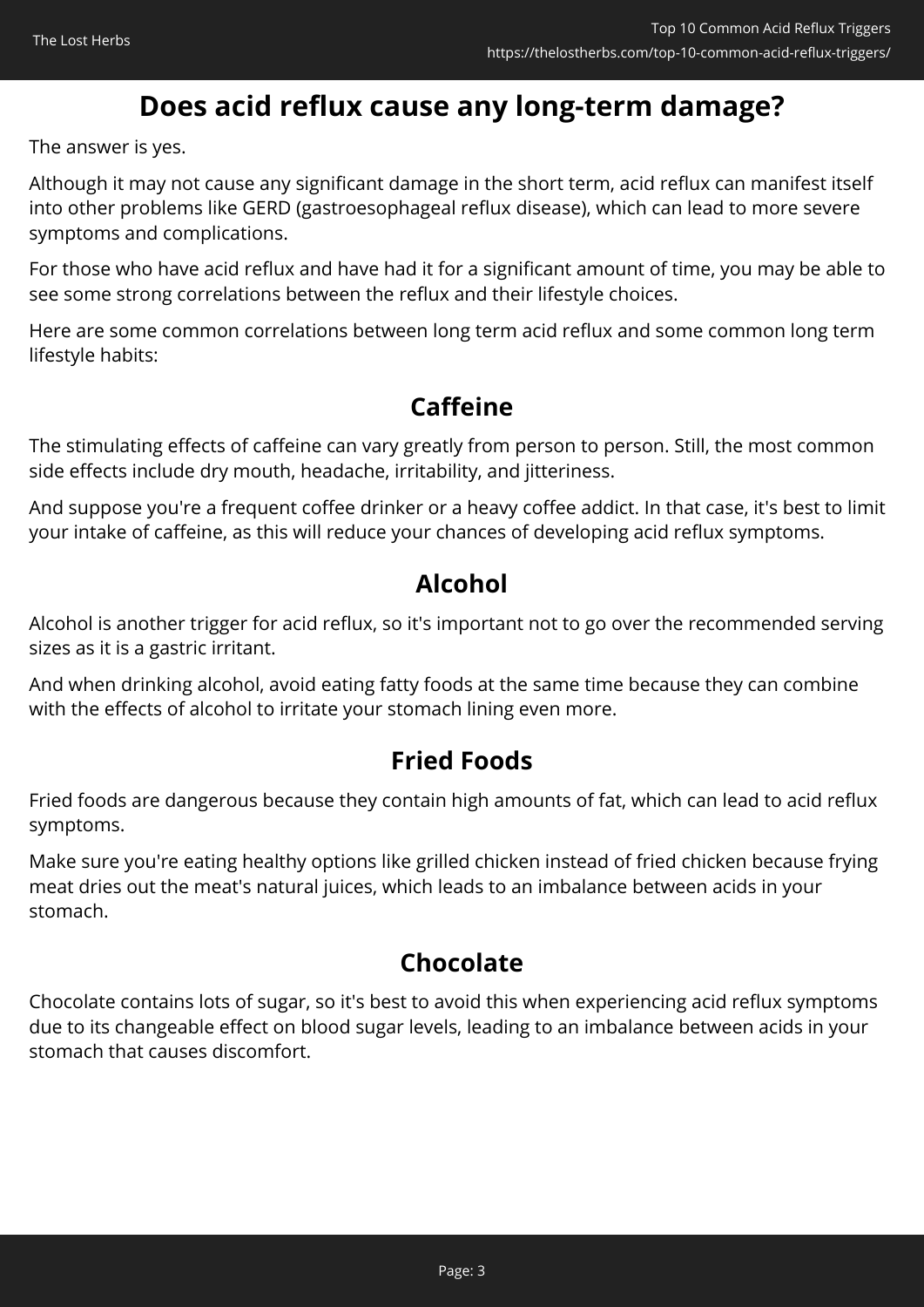## **Carbonated Beverages**

The bubbles in carbonated beverages expand, putting pressure on the sphincter and pushing stomach acid and contents back into the food pipe.

# **The 10 most common triggers for acid reflux**

Of course, it's not just the type of foods and drinks you consume that can trigger acid reflux.

Acid reflux can be triggered by some physical actions, too. This can be just as uncomfortable as acid reflux triggered by particular food or drink.

These actions include:

- Not chewing your food well.
- Eating too fast
- Too much fat in your diet
- Drinking alcohol before bedtime
- Smoking cigarettes
- Not eating enough before exercise
- Having a [sedentary lifestyle](https://www.ncbi.nlm.nih.gov/pmc/articles/PMC3595718/)
- Exercising soon after a meal (For best results, aim to consume a meal 2–3 hours before your workout. Your pre-workout meal should contain a balance of protein, carbs, and fat.)
- Spending too much time laying down and sleeping on your stomach

# **Preventing and treating acid reflux naturally**

Sometimes, the simplest and most natural ways to avoid acid reflux are the best

Suppose you're looking for simple ways to avoid medications. In that case, you can try these simple changes that may help relieve your acid reflux symptoms.

In the long term, these methods will become part of your daily routine, further reducing the instances and severity of acid reflux.

- Avoid greasy, fried, and fatty foods.
- Don't excessively drink alcohol.
- Drink water throughout the day
- Don't eat too quickly.
- Eat smaller meals more often.
- When drinking liquids like coffee, juice, and milk, use a straw to avoid gulping down liquid too fast.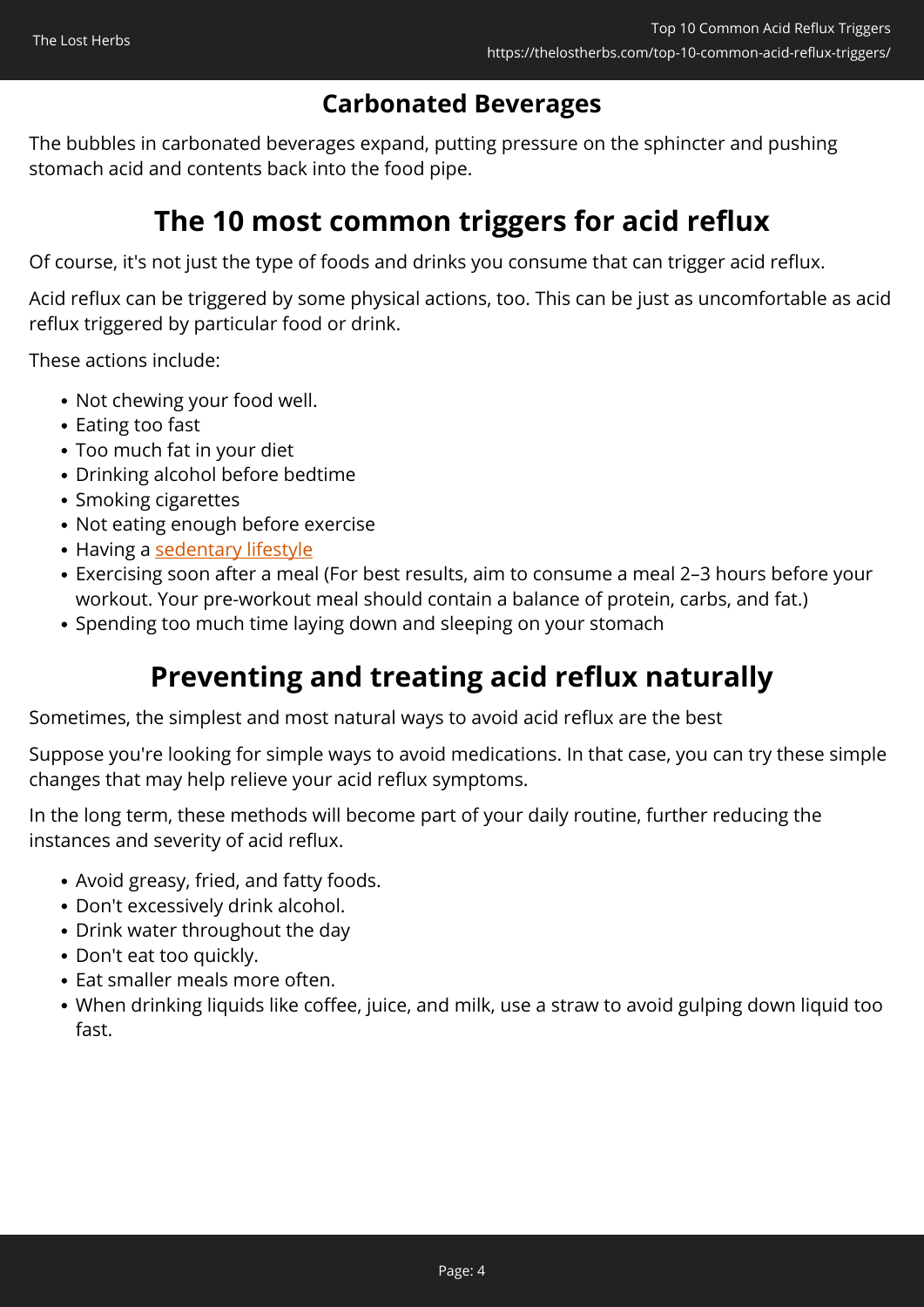- Avoid drinks like coffee that stimulate your stomach while it is still digesting food, so you end up with acid reflux later in the day.
- Stop smoking cigarettes as they have been linked to heartburn and chest pain.

## **Home Remedies for Heartburn and Indigestion & Acid reflux**

The following are common home remedies for acid reflux.

They can help ease pain and discomfort, prevent heartburn, and reduce the risk of a visit to the emergency room or relying on pharmaceutical interventions.

### **Yogurt**

Yogurt is an excellent source of probiotics that can be used as a natural remedy for acid reflux, balancing the but biome to a more functional level.

### **Ginger**

Ginger is an effective natural remedy for fighting [acid reflux and indigestion symptoms](https://www.ncbi.nlm.nih.gov/pmc/articles/PMC6341159/), including heartburn, nausea, and vomiting

Ginger has natural and powerful anti-inflammatory properties that can help with the pain associated with these conditions.

### **Cayenne pepper**

Cayenne pepper has been used historically to help fight off symptoms of heartburn and indigestion, including chest pain and nausea, and prevention against heartburn in general.

The spicy pepper also contains capsaicin that can assist in reducing inflammation in the throat area, so you experience less pain and discomfort during digestion.

### **Oatmeal**

A whole-grain breakfast staple, oatmeal is an excellent source of fiber. It has been linked with improved digestive health, a lower risk of acid reflux, as well as other benefits for your body.

### **Healthy Fats**

Some sources of healthy fats include avocados, walnuts, flaxseed, olive oil, sesame oil, and sunflower oil. These are appropriate sources of unsaturated fats that can be used to replace unhealthy saturated and trans fats in our diet and may reduce the instances and severity of acid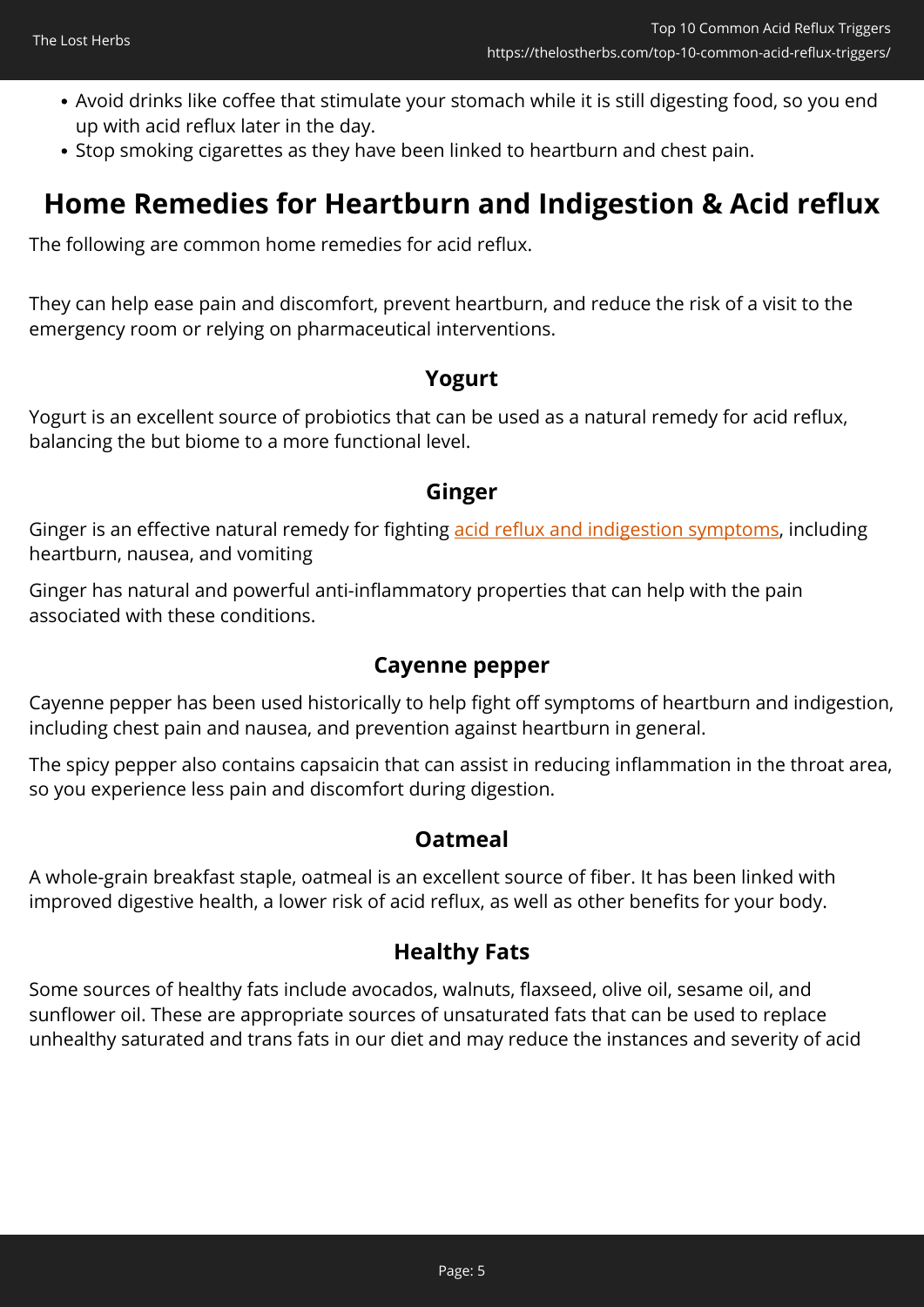reflux.

Acid reflux, heartburn, and indigestion are extremely common problems that millions of people experience at least once during their lifetime.

It typically occurs after eating, causing the sensation in your throat and chest to become uncomfortable.

There are many causes for this discomfort, some food triggers, and others non-food triggers such as certain activities or positions.

Natural solutions that can be found simply and easily are always best to try before heading to pharmaceutical intervention. As you can see, many things are found in nature that can help ease the symptoms and indications of acid reflux and make you feel a bit more comfortable in your everyday life.

### **You may also like:**

### **[10 Fiber-Rich Plants That Support Weight Loss](https://thelostherbs.com/10-fiber-rich-plants-that-support-weight-loss/)**

**[Repair Your Intestinal Tract and Restore a Healthy Gut Function with These Herbs](https://nicolesapothecary.com/collections/all/products/balanced-leaky-gut-tincture?rfsn=5642246.05c3d29&utm_source=refersion&utm_medium=affiliate&utm_campaign=5642246.05c3d29&subid=C02AcidRefluxTriggersBGT)** (Learn More)

**[Hot Or Cold Water? How It Can Affect Your Digestion](https://thelostherbs.com/hot-or-cold-water-how-it-can-affect-your-digestion/)**

**[DIY Colon Detox with Ingredients You Have in Your Kitchen Right Now](https://thelostherbs.com/diy-colon-detox-with-ingredients-you-have-in-your-kitchen-right-now/)**

**[12 Stomach-Soothing Herbs](https://thelostherbs.com/12-stomach-soothing-herbs/)**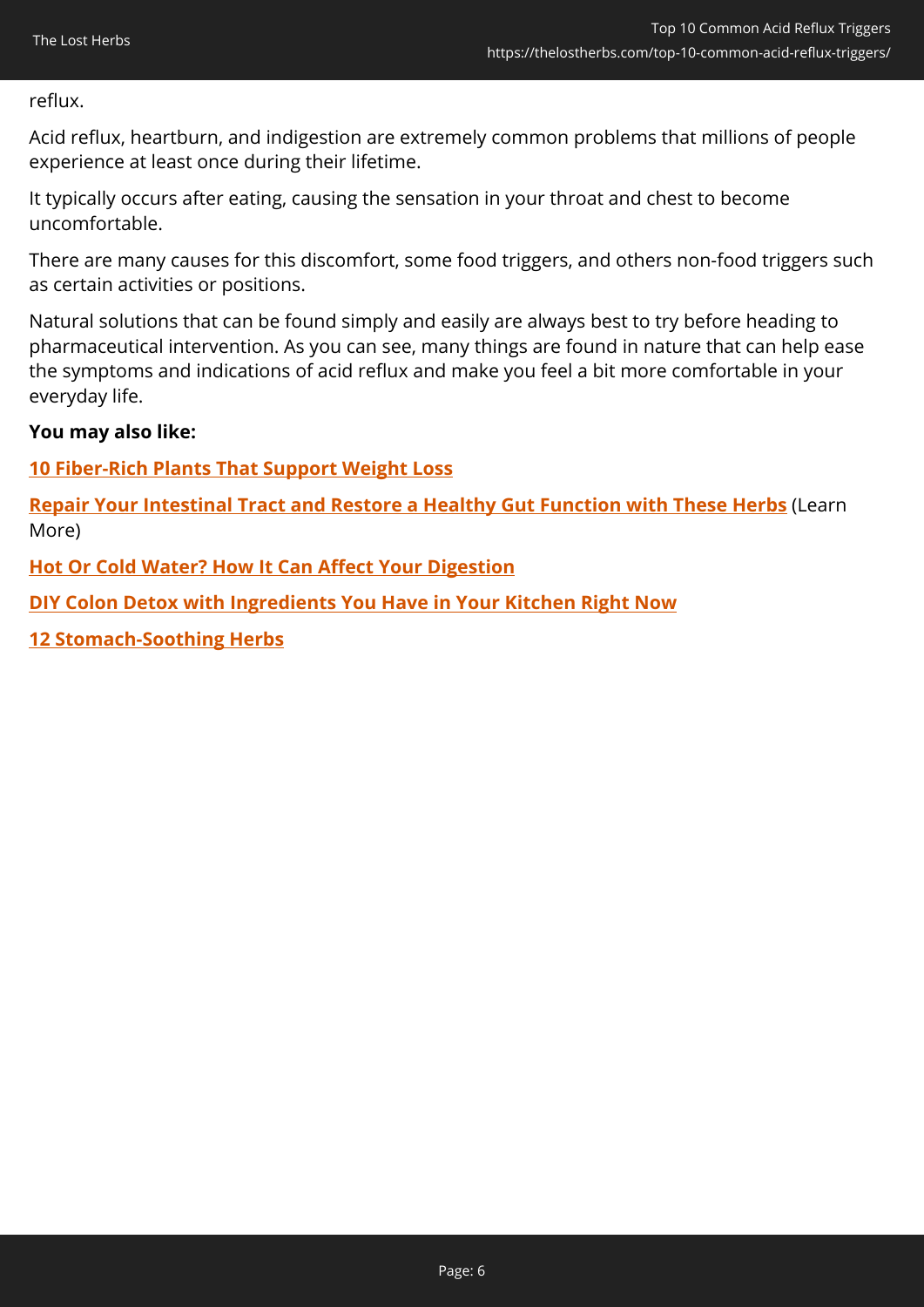# **Comments**

**Barb** – 2022-06-08 15:07:16 I've read that carrot juice could stop heartburn/acid reflux, but I haven't tried it.

**Barb** – 2022-06-08 15:04:46 Sorry. There's too much info out there on IBS and acid reflex. You'll have to look up the information yourself.



**Susan Perry** – 2022-06-07 17:53:04 Than You.



**Barb** – 2022-06-07 16:29:31 Aloe in juice form is awesome.



**Barb** – 2022-06-07 16:28:33 It means "thank you."



**Barb** – 2022-06-07 12:40:09 I do not know what "ty" means.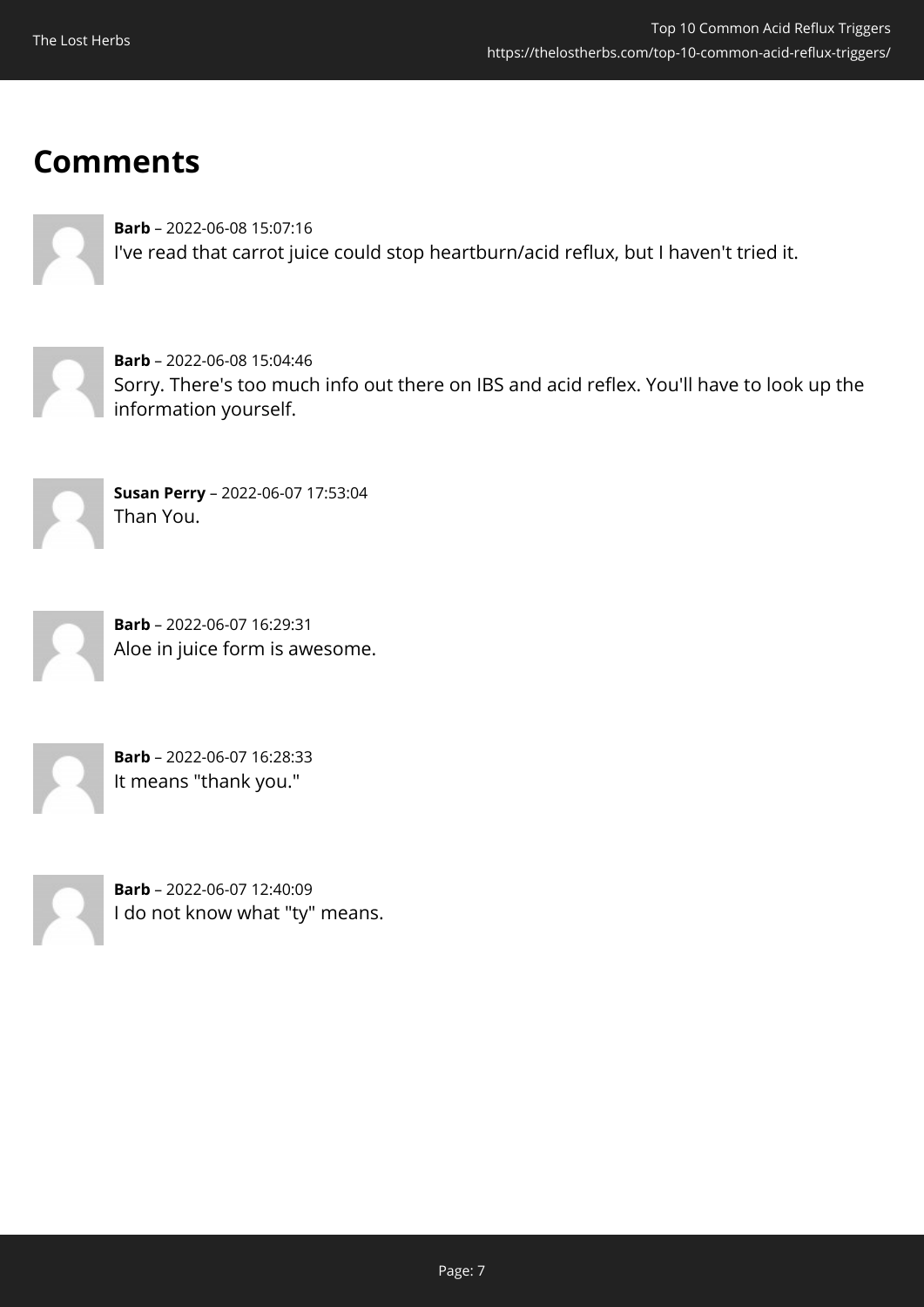**idella** – 2022-06-06 21:40:59 PLEASE SEND ME ALL INFO ON IBS ATF & ACID REFLUX TY

**idella** – 2022-06-06 21:39:42 Please send me info ty



**Kat** – 2022-06-06 21:21:30 Have you tried fasting only with water for 72 hours and then do intermittent fasting, don't eat between 7pm and noon. Helps to reset the stomach.

**Jeanne Skinner** – 2022-06-06 19:58:01 i agree completely !! sleeping right side = reflux. left side sleeping = a good nights sleep  $\Box$ 



### **Suzanne** – 2022-06-06 19:09:35

I thought that fact was wrong! I can't sleep on my right side, either. Since the stomach in on the left side above the abdomen, it would make since that it needs to be on the lower part of the sleeping body so that gravity can keep the food inside, not pressing on the sphincters.

### **Sheila Rowland** – 2022-06-06 19:01:01

I have slept on my right side all my life. I am now 87 years old. I have only recently begun to have stomach problems. This is due to taking NSAIDS for years, which is now making itself felt. One night I was in so much pain that I ended up in hospital.



### **Barb** – 2022-06-06 18:47:09

I have found that eating part of an apple will stop my heartburn within a minute or two; even dried apples work. To prevent heartburn, dried papaya (I eat chunks of it), papaya enzymes, and aloe vera also works. Papaya & aloe vera comes in various forms. Keep trying them until you find something that works for you.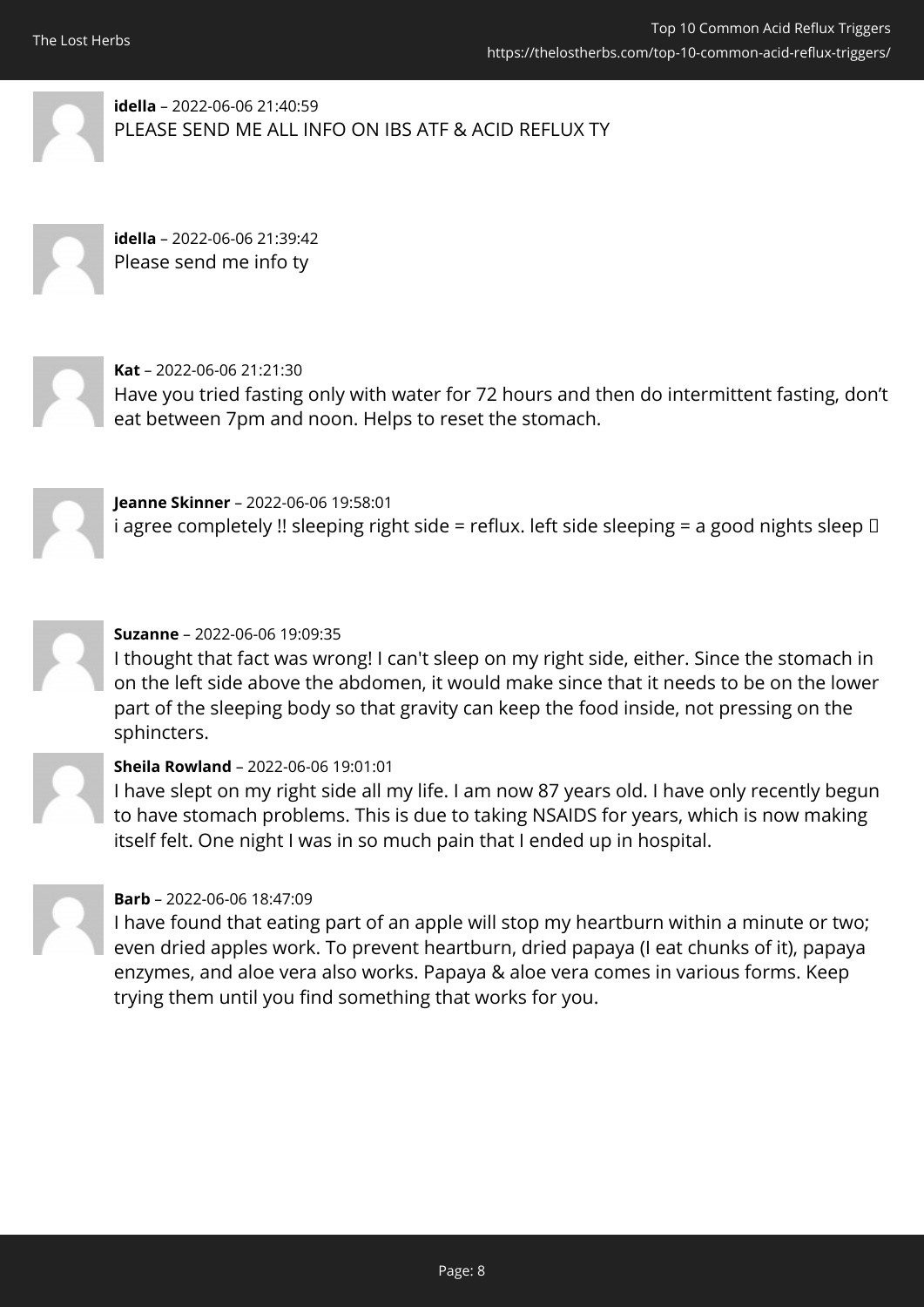

### **Colin** – 2022-06-06 18:13:06

Hi Liliana, I find apple cider vinegar & honey helps with reflux. +- 2 teaspoons (to suit taste) of honey to half cup of cider vinegar. What it does is change your stomach Ph & sends a signal to the brain to empty the stomach. good luck.



### **Christine Wittmann** – 2022-06-06 18:07:26

An herbal liquid called Amol (similar to Carmelite water) is helpful. so is a alittle apple cider vinegar in water.



### **Barb** – 2022-06-06 18:00:06

This may sound weird but I always incorporate greens, lettuce (not iceberg) into my breakfast routine along with pumpkin seeds sprinkled on top - and yes small meals throughout the day works best if you can do it - Breakfast, snack, lunch, snack, small dinner.

### **Barb** – 2022-06-06 17:57:38

You are correct - I have been told to sleep on the left side or my back. I have less trouble sleeping on my left side rather than my right. I use to sleep on my right for years and as soon as I started sleeping on my left or my back it automatically reduced the acid reflux.

### **Susan Perry** – 2022-06-06 17:56:16

Yes. I find this too. If you think about our anatomy, the stomach lies to the left more and the sphincter at the top is on the right end of that stomach bag/ tube. If you lie on your right side, there is more pressure of contents against that sphincter and more likelihood of leaking or regurgitation as natural gases bubble away within the stomach doing their thing! Lying on my left side, ensures everything stays within the bag/stomach and follows the natural progression through to gut without back tracking

### **Maria** – 2022-06-06 16:58:43

I totally and utterly agree about which side to sleep on - if you have reflux you SHOULD always try sleep on your left side as that puts the oesophagus ( opening ) to your stomach on the up side. Much for comfortable for reflux . Get your stomach x rayed to rule out Hiatus Hernia which is when part of your stomach has been pushed up through your diaphragm in under your rib cage - if so you ll need to sleep on your back, elevated with a few pillows .